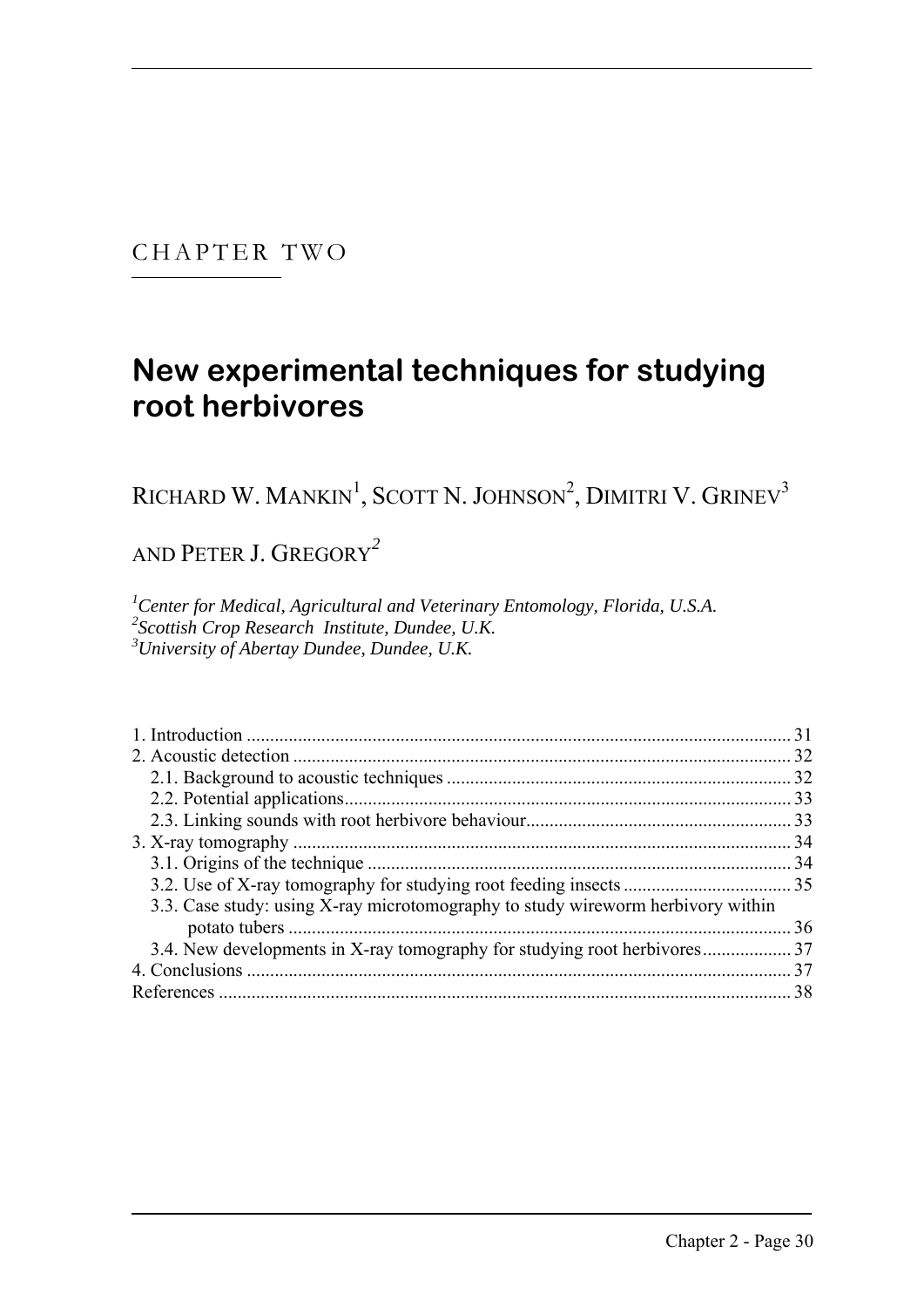## <span id="page-1-0"></span>**1. Introduction**

Many of the chapters in this volume illustrate the importance that root herbivores play in ecosystem processes in both applied and ecological contexts. In most cases, however, relatively less is known about belowground herbivores than their aboveground counterparts (Brown and Gange, 1990; Hunter, 2001). This is largely because root feeding herbivores live in the soil, an opaque, tri-phasic medium, which makes them harder to study and perhaps a less perceptible part of terrestrial ecosystems. Conventional methods for studying root herbivores (reviewed by Dawson & Byers, Chapter One, this volume) have proved successful for unravelling a number of aspects of belowground herbivory, but these techniques frequently still have a 'black box' characteristic to them. In this chapter, we focus on recent developments in non-invasive methods for studying root herbivores, both in the field (acoustic detection) and the laboratory (X-ray tomography). We focus on these two non-invasive techniques because they seem to offer the most potential for investigating root herbivory, based on recent studies using a range of root feeders. Other non-invasive methods for studying subterranean herbivores exist (e.g. telemetric techniques reviewed in brief by Reynolds and Riley, 2002) but detailed studies concerning their usage remain scarce, and are therefore not covered in this chapter. We also restrict ourselves to discussing root feeding insects in this chapter because these techniques cannot yet be properly exploited for smaller root herbivores such as nematodes, and are probably inappropriate for larger root herbivores such as rodents. A full glossary of the terms used in the text is given below.

| <b>GLOSSARY</b>           |                                                                                                                                                                                                                                                                |
|---------------------------|----------------------------------------------------------------------------------------------------------------------------------------------------------------------------------------------------------------------------------------------------------------|
| Accelerometer             | A device that generates an electrical signal<br>proportional to the acceleration of an applied<br>vibration.                                                                                                                                                   |
| <b>Acoustic detection</b> | Use of sounds or vibrations produced by incidental<br>movement or communication activities of a hidden<br>target organism to estimate the likelihood that the<br>target is present or absent at a sampled site.                                                |
| Geophone                  | A device that generates an electrical signal<br>proportional to the velocity of ground movement,<br>used to detect earthquakes or seismic vibrations.                                                                                                          |
| Gray (Gy)                 | SI unit of absorbed radiation dose; 1 Gray is the<br>absorption of one joule of radiation energy by one<br>kg of matter.                                                                                                                                       |
| <b>Hounsfield units</b>   | Quantitative scale for describing radiodensity. The<br>radiodensity of distilled water at standard pressure<br>and temperature is defined as zero Hounsfield units<br>(HU), while the radiodensity of air under the same<br>conditions is defined as -1000 HU. |
| <b>Isotropic voxel</b>    | 3-D pixels with faces that are all square ( <i>i.e.</i> it is a<br>cube and not a cuboid).                                                                                                                                                                     |
| Piezoelectric probe       | An assembly that combines a piezoelectric sensor,<br>which generates an electric charge when it is<br>stressed, with a pointed blade or rod to detect weak                                                                                                     |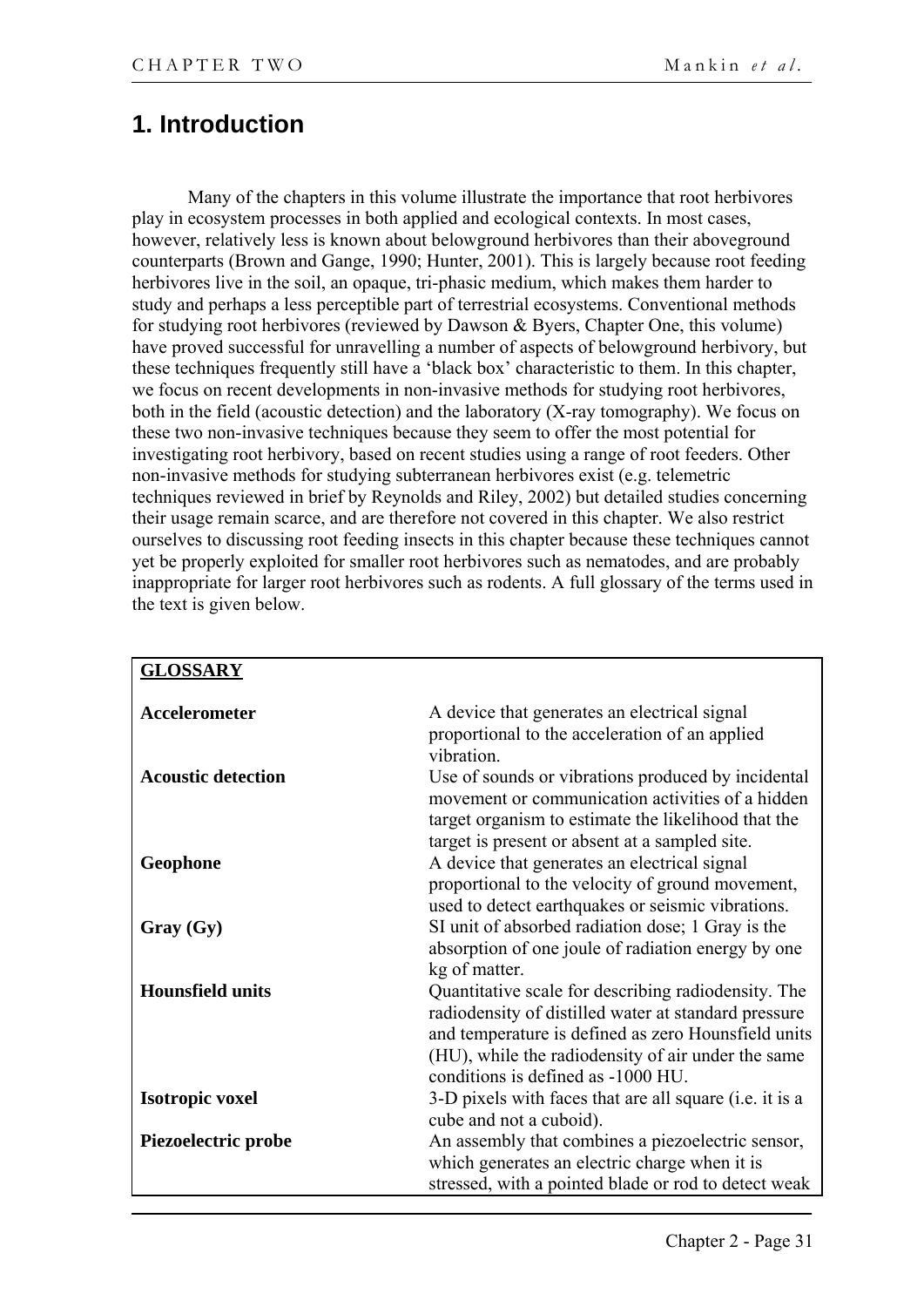<span id="page-2-0"></span>

|                                | signals produced by target organisms deep in the<br>soil. Usually, the probe is inserted into the soil |
|--------------------------------|--------------------------------------------------------------------------------------------------------|
|                                | first, and then the sensor is attached to it.                                                          |
| Quasi-monoenergetic X-ray beam | Polyenergetic X-ray beam in which the spectrum                                                         |
|                                | has one dominant wavelength peak and energy                                                            |
|                                | spread in the beam is minimised by means of                                                            |
|                                | filtering and/or particular choice of target in the X-                                                 |
|                                | ray gun.                                                                                               |
| X-ray attenuation              | Quantified penetration of materials by X-ray beams                                                     |
| X-ray radiography of soils     | Generation of two dimensional images by passing                                                        |
|                                | X-rays through a thin channel of soil.                                                                 |
| X-ray tomography of soils      | A method of generating a three dimensional image                                                       |
|                                | of the inside of a soil column from a series of two                                                    |
|                                | dimensional X-ray images taken around a single                                                         |
|                                | axis of rotation.                                                                                      |
| X-ray microtomography of soils | As above, but typically with a much higher                                                             |
|                                | resolution and using a smaller sample size.                                                            |

## **2. Acoustic detection**

#### *2.1. Background to acoustic techniques*

Acoustic technology, with a long history of use for the detection of hidden insect infestations in food and wood, has considerable potential for addressing important questions involving the physiology, behaviour, and ecology of root feeding insects (see review by Johnson *et al.*, 2007). In the last few years, several different types of sensors, including microphones (Mankin *et al.*, 2000; Zhang *et al.*, 2003a), accelerometers (Mankin *et al.*, 2001), piezoelectric probes (Mankin and Lapointe, 2003; Mankin and Fisher, 2007), and geophones (Mankin and Benshemesh, 2006) have been tested successfully in detection and monitoring applications. Microphones and accelerometers provide the most easily interpretable signals in low background noise, but the signals from piezoelectric sensors are inexpensive to amplify and easily filtered to reduce background noise. Geophones are inexpensive and highly sensitive to low-frequency sounds, although the signals may be difficult to interpret in high background noise.

Because soil strongly attenuates vibrations above 200 Hz, an underground sensor is exposed to lower levels of mid- to high-frequency background noise than in many open-air environments, which can facilitate detection of the low-amplitude, 500-1800-Hz sounds produced by soil insects in agricultural (Mankin *et al.*, 2001), or even urban (Mankin *et al.*, 2002) environments. The same attenuation process, however, restricts detection to distances of only 10-30 cm (Mankin and Lapointe, 2003). When the approximate position of the insect is known, this problem can be reduced for accelerometers and piezoelectric sensors by first inserting a probe of appropriate length close the insect, and then attaching the sensor to the probe. Larvae of the citrus fruit weevil, *Diaprepes abbreviatus* L. (Coleoptera: Curculionidae), for example, often feed in the root crown of a citrus tree, which can be accessed by inserting a 30 cm probe about 10 cm from the trunk, pointing slightly inwards (Mankin and Lapointe, 2003). To evaluate spatial distributions of soil insects over large areas, regularly spaced probe assemblies can be multiplexed or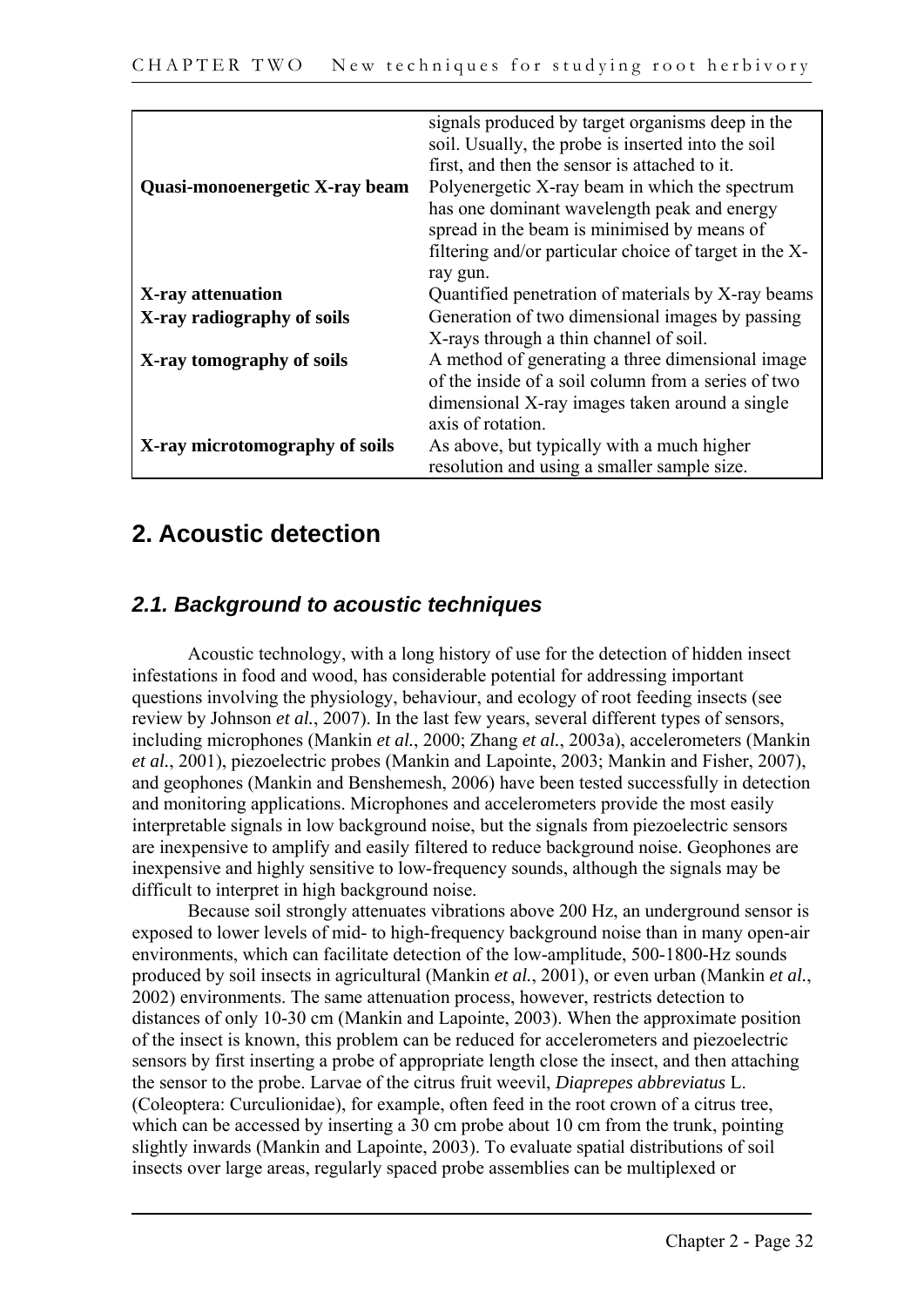<span id="page-3-0"></span>monitored continuously, or multiple sites can be monitored over brief periods (e.g. Brandhorst-Hubbard *et al.*, 2001; Mankin *et al.*, 2007). Some insects initially become quiescent when disturbed, but resume activity within 3–5 min. Consequently, it is good practice to monitor over at least a 3 minute period after moving from one recording site to another.

### *2.2. Potential applications*

One type of root herbivory study, for which acoustic technology may be suited but has not yet been applied, is analysis of larval movement within the soil. In this case, sensors could be permanently embedded in a one, two or three dimensional grid before the beginning of the experiment and the larval position could be estimated by triangulation or procedures similar to those described in Shuman *et al*. (1993). These methods would have lower resolution than X-ray tomography (see below) but cover a much greater scale and can be used in the field.

Two concerns that have delayed widespread transfer of acoustic technology from research to general agricultural usage involve the complex problems of how best to discriminate insect-produced signals from background noise, and how to interpret the spectral characteristics and temporal patterns of detected insect sounds. Although there is overwhelming interest in completely automated, instrument-based monitoring methods, most of the progress until now has come from combining subjective, listener-based assessments with computer-based assessments of detected signals. In field tests, the output from acoustic sensors inserted at a series of regularly spaced sites is usually assessed in real time by headphones and saved for confirmatory signal processing analysis on a digital flash-memory or tape recorder. To facilitate objective signal processing, examples of independently verified sounds recorded in the same field are screened by experienced listeners to ensure their quality. These signals are then used to construct spectral profiles (Mankin *et al.*, 2000) against which a computer program compares all of the sounds recorded at each monitoring site. Sounds that adequately match the profiles are judged to be valid insect sounds and sounds that do not match are discarded as background noise. To assess the likelihood that an insect infestation is present at a given site, the computer program sets the values of discrete indicator variables by comparing the rates of valid sounds against threshold sound-rate criteria (Mankin *et al.*, 2007). For example, a low likelihood of infestation might be specified if the rate is less than 2 sounds  $min^{-1}$ , and a high likelihood if the rate is greater than 20 sounds min<sup>-1</sup>. This procedure yields assessments approximating to those of experienced listeners who classify sites into discrete categories (e.g. high, medium, or low likelihood of infestation), based on the rate and quality of detected sounds. In addition to their utility in assessing infestations at monitoring sites, acoustic indicator variables also can be used in geostatistical and clustering analyses (Perry and Dixon, 2002) to spatially quantify soil insect populations (Mankin *et al.*, 2007).

### *2.3. Linking sounds with root herbivore behaviour*

Some limited progress has been made in the development of techniques to identify different types of sounds and relate them to behavioural activities, primarily through analyses of sound durations and temporal patterns. In assessments of sounds produced by white grubs *Phyllophaga* spp. (Zhang *et al.*, 2003b), short (< 10 ms) and variableamplitude impulses, including high-amplitude 'snaps', were suggestive of feeding. This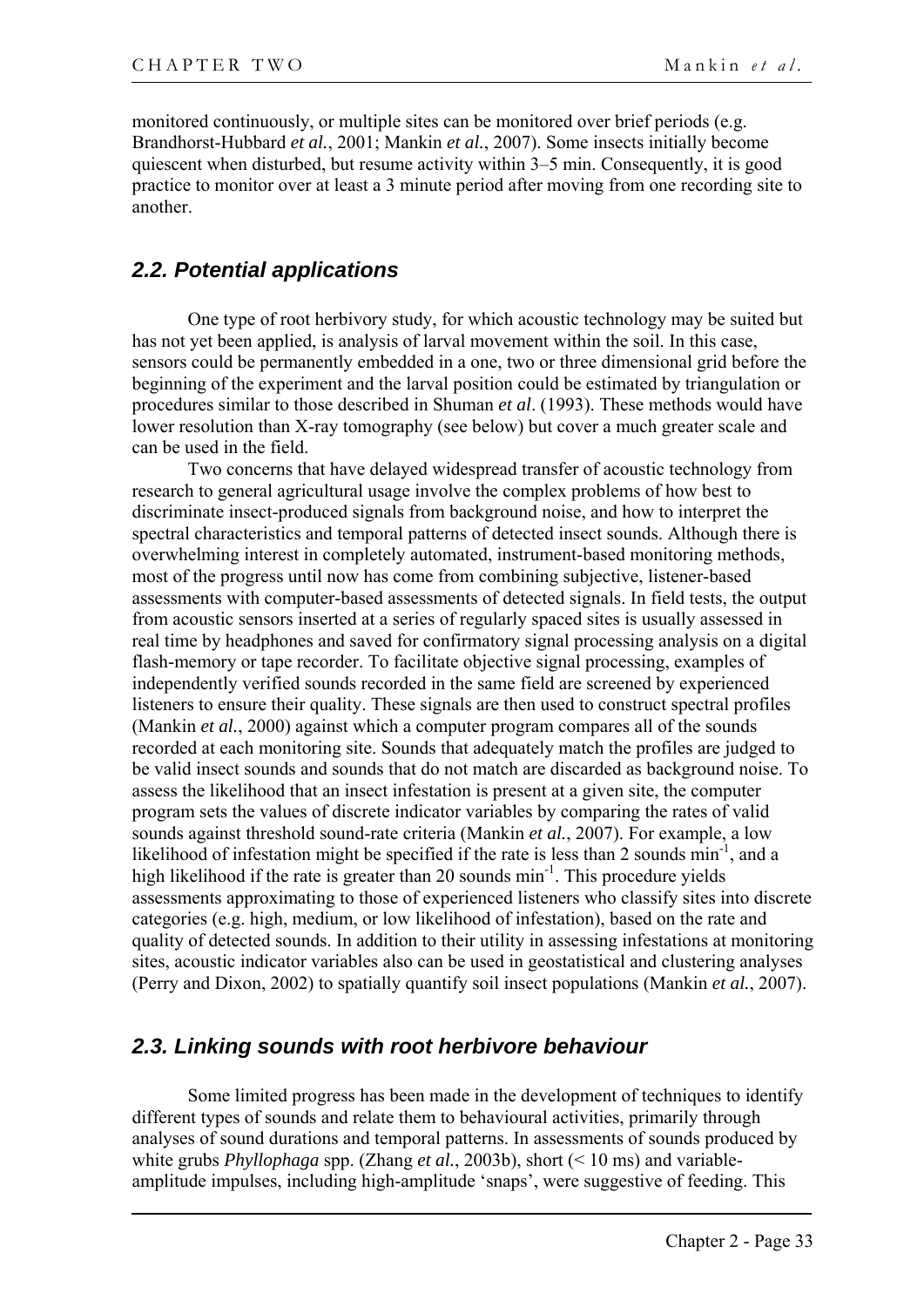<span id="page-4-0"></span>relationship was based on similarities with sounds observed from aboveground insects involved in biting and chewing activities (e.g. Yack *et al.*, 2001). Longer (500–1000 ms), moderate- to weak-intensity 'rustles' were suggestive of general rubbing or dragging movements, or digging activity. Other examples of insect larval sounds are shown in Fig. 2.1, recorded from a cane grub, *Dermolepida albohirtum* Waterhouse (Coleoptera: Scarabaeidae), moving and feeding in the underground stubble in a field of sugarcane (*Saccharum officinarum* L.). The signals were collected using an accelerometer attached to a 30 cm probe inserted into a sugarcane stool. Afterwards, the signals were filtered at 200 Hz, digitized at 44.1 kHz on a computer, and analyzed as in Mankin *et al.* (2000) and (Mankin *et al.*, 2001). In the canegrub recording (Fig. 2.1), distinctive impulse bursts were detected that listeners identified as 'scraping' sounds. Also detected were sounds similar to the 'snaps' in Zhang *et al*., (2003b). The individual impulses, impulse bursts, and snaps contained energy in a broad band between 0.5 and 3 kHz (Fig. 2.1, B and C). In addition to the sounds above, ant stridulations (Rauth and Vinson, 2006), termite head-banging (Mankin and Benshemesh, 2006), and other patterned sounds have been identified and analyzed, but less obvious or easily interrupted patterns have not yet been studied intensively.

In several respects the identification of insect sound patterns is similar to the problem of identifying beats in music (Gouyon *et al.*, 2006) or 'voice-print analysis', which identifies a speaker based on unique acoustic characteristics of their utterances (Bimbot *et al.*, 2004). Analysis of insect sound patterns is likely to become an important focus of future soil insect research, both for its value in interpreting behaviour and for its capability to detect weak insect-produced signals in high levels of background noise (Mankin and Benshemesh, 2006). The increasing availability of sound analysis tools like Raven (Cornell Lab. of Ornithology, Ithaca, NY), general-purpose signal analysis programs like Matlab (MathWorks Inc., Natick, MA), and signal processing tools like Gaussian mixtures and vector quantization (Bimbot *et al.*, 2004) will facilitate such research, driven by the economic importance of root herbivores in agriculture and their wider importance in ecosystem processes.

#### **Fig. 2.1**. **HERE**

## **3. X-ray tomography**

### *3.1. Origins of the technique*

The use of tomography for studying biological processes in soils is becoming increasingly common as equipment improves (Asseng *et al.*, 2000). Several energy sources can be used for tomographic imaging of the soil environment, but X-rays have been most frequently used (Young *et al.*, 2001; Gregory *et al.*, 2003). The underlying basis of this technique relies on the differential attenuation of energy by air, water, soil solids and biological material. The differential attenuation of X-rays permits images to be constructed of the soil matrix (including biological material within it) and, when measured at different angles, the spatial characteristics of the soil (and its contents) can be determined by means of computer reconstruction.

X-ray attenuation has been widely used in industrial and medical applications for many years, and provided the impetus for plant and soil scientists to explore the possibility of using these same instruments for studying root growth in the soil. Heeraman *et al*. (1997), for instance, used an industrial scanner to produce three dimensional images of a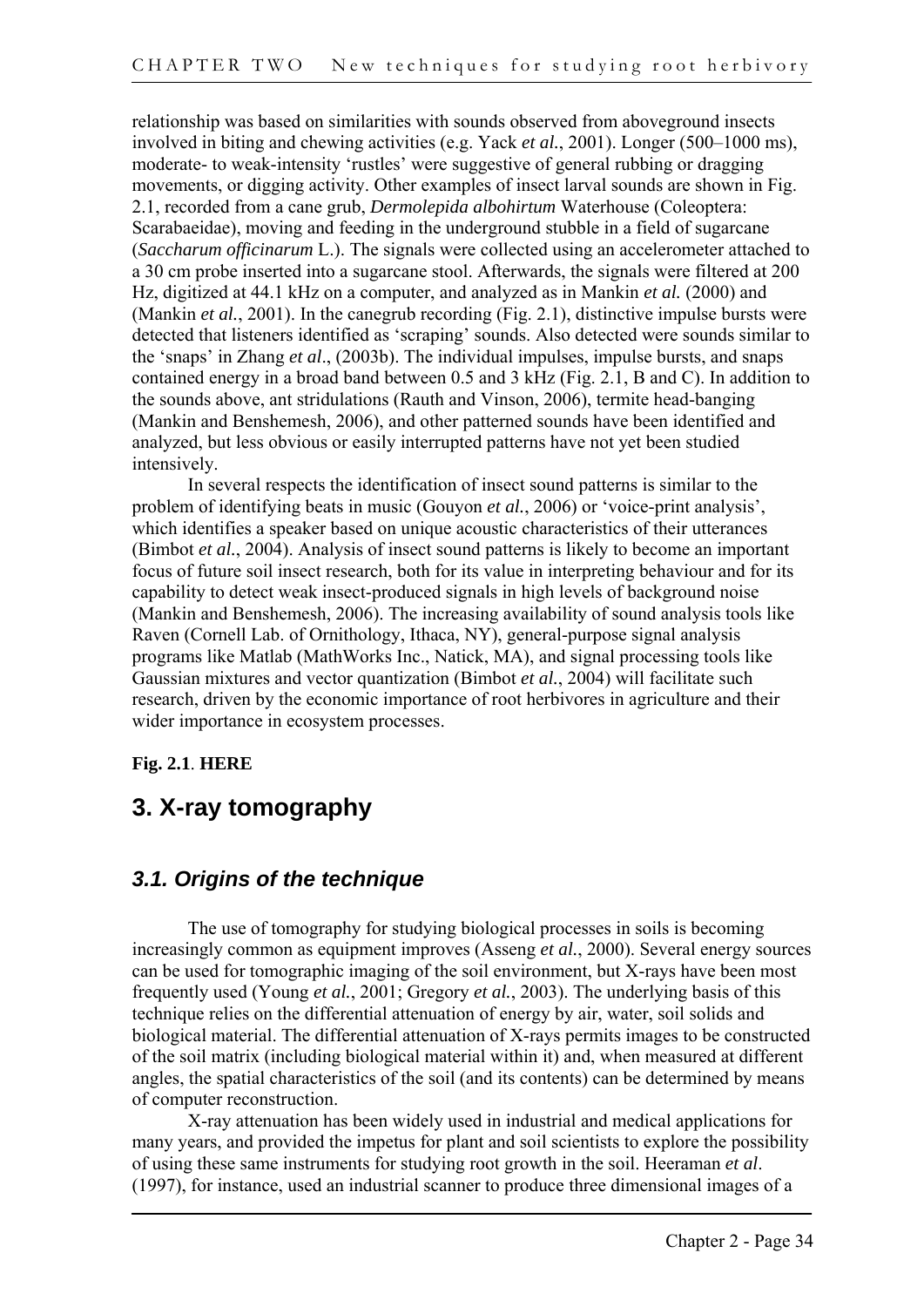<span id="page-5-0"></span>bean (*Phaseolus vulgaris* L.) root system in 50 mm diameter soil columns. Pierret *et al.* (1999) used a medical scanner to image tree roots in a larger soil column (200 mm in diameter). The main limitation of such instruments was that the resolution was too coarse for obtaining detailed images of the root system, with most industrial and medical scanners having a resolution of *c*. 1 mm. This limitation was addressed with X-ray scanners that were specifically designed to image roots in the soil. In particular, the instrument described in Jenneson *et al*. (2003) obtained much higher resolution images with a relatively low dose of radiation. The instrument was based on a third-generation cone-beam scanner and used a filtered silver anode to produce a quasi-monoenergetic X-ray beam. The instrument used an optimum energy level to achieve about three mean-free-path lengths when passing through 25 mm thickness of soil. The design specifications for the instrument allow resolution of *c*. 100 µm over a scanning period of approximately 40 minutes for a sample 25 mm in diameter and 30 mm high. The radiation dose in the centre of the column is in the region of 0.1 Gy, which is well below the level required to cause significant cell damage. In particular, the scanner has been used to image growing roots of wheat (*Triticum aestivum*) and rape (*Brassica napus*) in soil columns (Gregory *et al.*, 2003).

#### *3.2. Use of X-ray tomography for studying root feeding insects*

In addition to measuring root growth and development, some researchers have attempted to study root feeding insects in the soil using  $X$ -ray radiography – a forerunner of X-ray tomography (Villani and Gould, 1986; Villani and Wright, 1988; Villani and Nyrop, 1991). This proved to be successful for a number of root feeding insects including the Japanese chafer, *Popillia japonica* Newman (Coleoptera: Scarabaeidae), the European chafer, *Rhizotrogus majalis* Razoumowsky (Coleoptera: Scarabaeidae) and the corn wireworm, *Melanotus communis* Gyllenhal (Coleoptera: Elateridae). However, X-ray radiography has not been widely exploited as a technique beyond these studies, probably due to the fact that it mostly provides spatial information in two dimensions. The study by Harrison *et al*. (1993) was amongst the first to use X-ray tomography (which provides spatial information in three dimensions; 3D) to monitor the behaviour of a root-feeding insect, in this case the fourth instar Pecan weevil *Curculio caryae* Horn (Coleoptera: Curculionidae). Like the studies that investigated root growth and development with X-ray tomography, these studies were limited by the coarse resolution that was available at the time, meaning that only very large root feeding insects could be detected (> 2 cm long in the case of Harrison *et al*., 1993). This limitation represented a serious obstacle, since the early stages of most root feeding insects are considerably smaller than 2 cm. However, with the development of devices that could scan soil columns at higher resolution and with minimal energy dosage (e.g. Gregory *et al.*, 2003; Jenneson *et al.*, 2003), it became possible to consider using these techniques for studying much smaller root feeding insects.

The use of X-ray tomography, and in particular X-ray microtomography, for studying root feeding insects has been employed most recently for studying the soildwelling larvae of the clover root weevil (*Sitona lepidus*), a serious pest of white clover. (*Trifolium repens* L.). The soil-dwelling stages cause most damage to the plant, particularly when the newly hatched (or neonatal) larvae attack root nodules that house  $N_2$ fixing *Bradyrhizobium* bacteria (Gerard, 2001). In a series of laboratory experiments, Johnson *et al*. (2004b) demonstrated that *S. lepidus* larvae burrowed between 9 and 27 mm in nine hours towards nodules on white clover roots at a mean speed of 1.8 mm  $h^{-1}$  (Fig. 2.2). Burrowing patterns were usually convoluted rather than linear with changes in trajectory evident from this study that would be masked in more commonly used "slant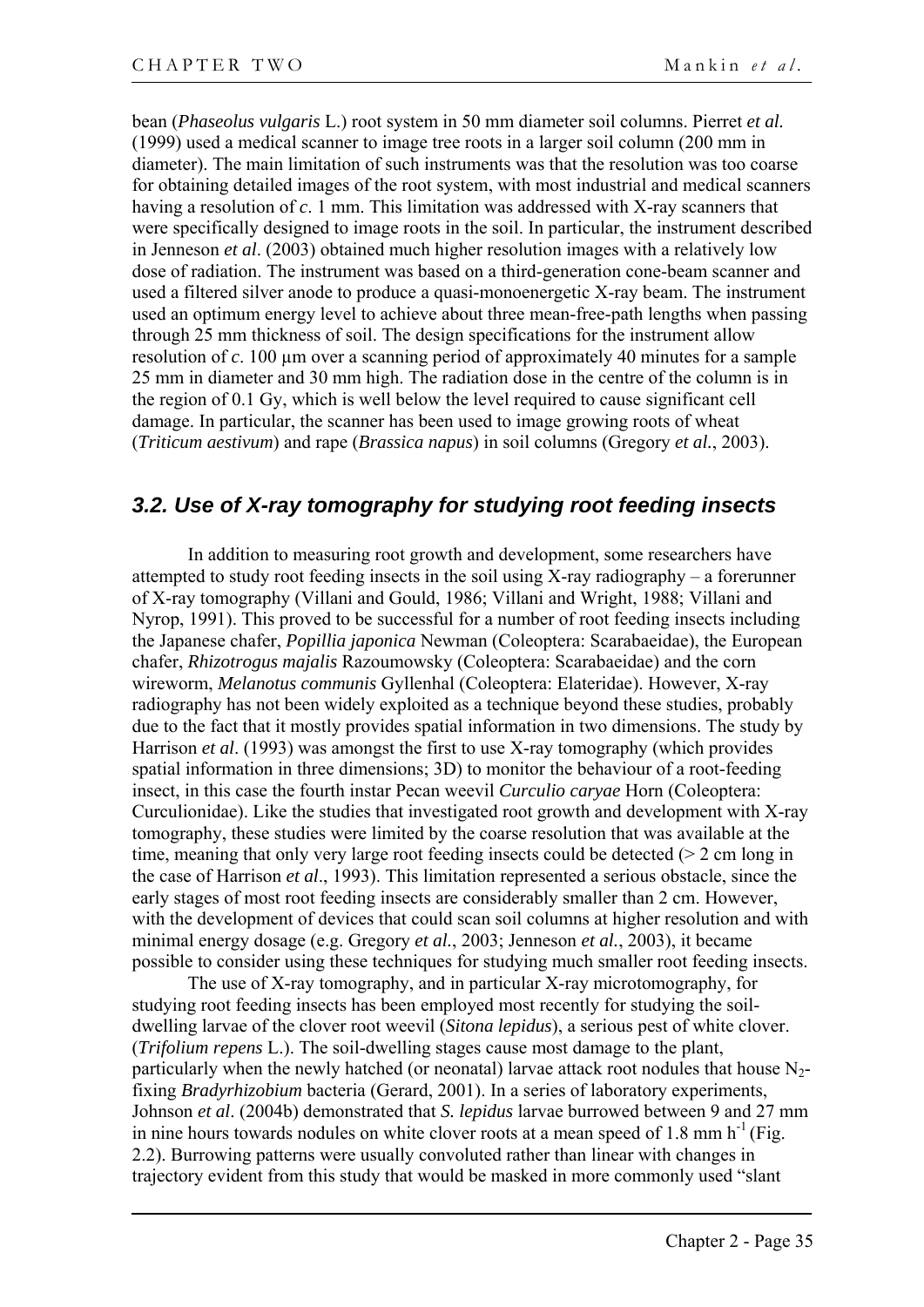<span id="page-6-0"></span>boards" (see the preceeding chapter by Dawson and Byers). When larvae were given a choice of host plants, *S. lepidus* larvae showed a statistically significant preference for white clover roots over soil, grass or two other legumes; however there was no significant difference in the rate of movement to roots of the different plant species (Johnson *et al.*, 2004a). These measurements of rates of movement and trajectory have been incorporated into an individual-based lattice Boltzmann model to simulate the movement of individual larvae (Zhang *et al*., 2006).

#### **Fig. 2.2. HERE**

#### *3.3. Case study: using X-ray microtomography to study wireworm herbivory within potato tubers*

A field trial by Johnson *et al*. (2008) demonstrated that *Agriotes* spp. wireworms (the juvenile stages of click beetles) showed differential patterns of herbivory on tubers of different potato varieties. Here, we show that X-ray tomography can be used to study the localised feeding behaviour of the insect within a tuber. Seven potato tubers (cv. Marfona – one of the most susceptible varieties; Johnson *et al*., 2008) of similar appearance and size  $(c. 35-40$  mm diameter  $\times$  40–45 mm in length) were used for this study (supplied by Scottish Agronomy Ltd., Kinross, UK). Single wireworms were placed inside seven plastic tubes (20 mm diameter  $\times$  50 mm in length) that were closed at one end and had been filled to capacity with 11.7g of soil (sieved < 2 mm and made up to a gravimetric water content of 25%). The open ends of the tubes were then sunk into 20 mm of the outer tissue of each of the seven tubers, so that the remaining 30 mm of tube remained outside the tuber (see Fig. 2.3a). Although this experimental arrangement introduced constraints on the movement of wireworms it allowed successful implementation of an efficient scanning procedure for all samples over a period of 25 d. Tubers were maintained at room temperature and removed from the soil for X-ray scanning after 7 and 25 days using an X-TEK CT scanner (this X-ray tomography apparatus is described in more detail in the next section).

Three dimensional images were obtained by reconstructing collected datasets (see the captions of Fig. 2.3 for details of the data acquisition) in Hounsfield units, which was accomplished using the filtered backprojection algorithm and ramp filter. Reconstructing in Hounsfield units was found to be best for visualising and distinguishing insects in the soil. Datasets were then processed using ImageJ software. From observation, the feeding area within tubers (the region of interest) was characterised as a volume comprising  $180 \times 180$  $\times$  200 voxels (each voxel having an isotropic size of 0.088 mm) although the choice of cuboid shape of the image stack was due to the present limitations of the image analysis software. The amount of tissue consumed  $(nm<sup>3</sup>)$  and the porosity of the feeding area within each tuber (i.e. % of tuber flesh consumed by wireworms in the region of interest) was calculated. The 3D datasets showed that five of the seven wireworms actively fed on potato tubers within 25 days. Fig. 2.3a illustrates how wireworms moved from the soilfilled tube into the main body of the tuber consuming tissue as they progressed. The porosity of tissue in the region of interest in tubers increased as wireworms consumed more tissue (replacing plant material with air). After 7 days, wireworms increased porosity very little  $(c. 1\%)$  and consumed from 1.1 to 86.3 mm<sup>3</sup> of tissue. However, this increased considerably after 25 days, and two of the wireworms increased porosity by over 50%; in other words, they had consumed the majority of the tissue within the region of interest (tissue consumed ranged from  $154$  to  $3016$  mm<sup>3</sup>).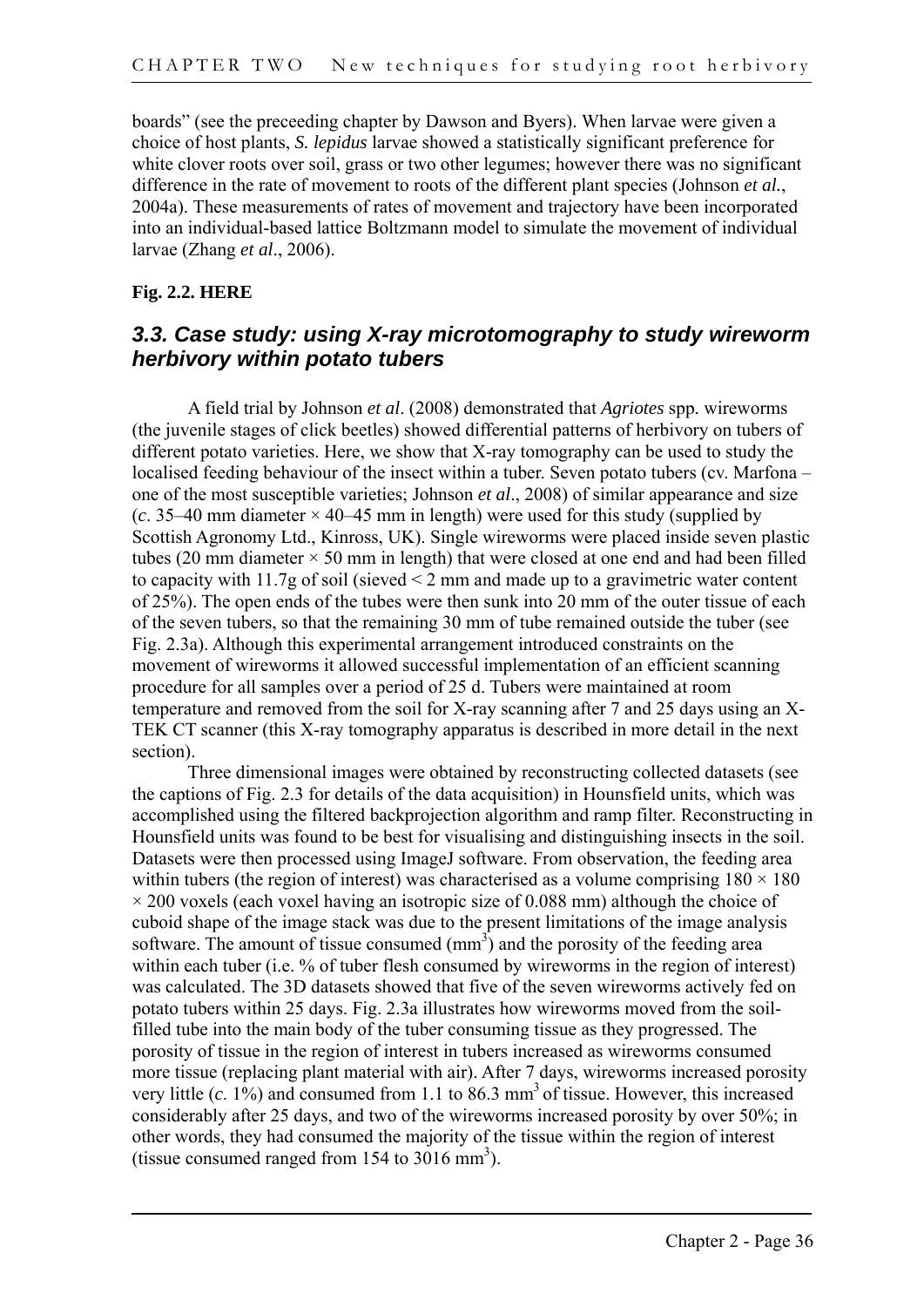<span id="page-7-0"></span>This example shows how X-ray tomography can be used to identify regions of localised feeding within a tuber and to quantify the amount of tissue consumed by wireworms over time. The exact chemical and physical properties of potato tubers that affect wireworm herbivory remain unclear (Johnson *et al.*, 2008), although sugars and glycoalkaloids are thought to promote and deter feeding activity, respectively (Jonasson and Olsson, 1994). X-ray tomography could be a particularly useful tool for determining the effects of these chemicals on wireworms. For instance, by non-invasively observing feeding within tubers it may be possible to determine whether wireworms feed on parts of the tuber containing particular compounds in specific concentrations.

### *3.4. New developments in X-ray tomography for studying root herbivores*

Recently, commercial instruments have become available to investigate biological materials in a soil medium, including root feeding insects. Johnson *et al*. (2007) describe an X-ray tomography system (supplied by X-TEK Group, UK) which has been used to obtain images of a mature wireworm (*Agriotes* sp. L. Coleoptera: Elateridae) in cross section (Fig. 2.3b) and a neonatal vine weevil, *Otiorhynchus sulcatus* Fabricius (Coleoptera: Curculionidae) (Fig. 2.3c). This system has a 5 μm focal spot reflection target (different targets can be used, including tungsten, molybdenum, copper and silver) and an X-ray source operating at 25–160 kV and 0–1000 μA (non-continuous). The device can be used for scanning a maximum area of soil of  $20 \times 20$  cm, weighing up to 2 kg, which represents a significant advance on previously used apparatus. Despite this improvement, a major limitation associated with X-ray tomography remains the trade-off between scanning time, resolution of images, radiation dosage and the size of the experimental arena. Larger arenas usually involve increased exposure of the subject to higher energy sources and produce lower resolution images. These considerations must be balanced by researchers when addressing specific experimental goals (Johnson *et al.*, 2007) and will dictate to a large extent what can be achieved.

X-ray tomography apparatus can be custom-made (e.g. Jenneson *et al.*, 2003), but the recent availability of commercial bench-top units, which can be purchased relatively inexpensively, means that this technique is now available to more researchers. The comparative ease with which these units can be operated, together with improvements in resolution and scanning time, has made X-ray tomography much more attractive for investigating the behaviour of root feeding insects in the soil.

#### **Fig. 2.3. HERE**

### **4. Conclusions**

Interest in root herbivory is likely to increase as applied and ecological researchers recognise the important role such herbivores plays in terrestrial ecosystems. Research in this area has been undoubtedly frustrated by the difficulty in observing and accessing root herbivores, but the techniques discussed here provide at least some scope for addressing these issues. Acoustic detection techniques are non-invasive and have demonstrated applications for detection of root herbivores in field and container crops. As acoustic signal processing software becomes more sophisticated, acoustic techniques are likely to be developed to analyse movement and feeding behaviour in greater detail. However,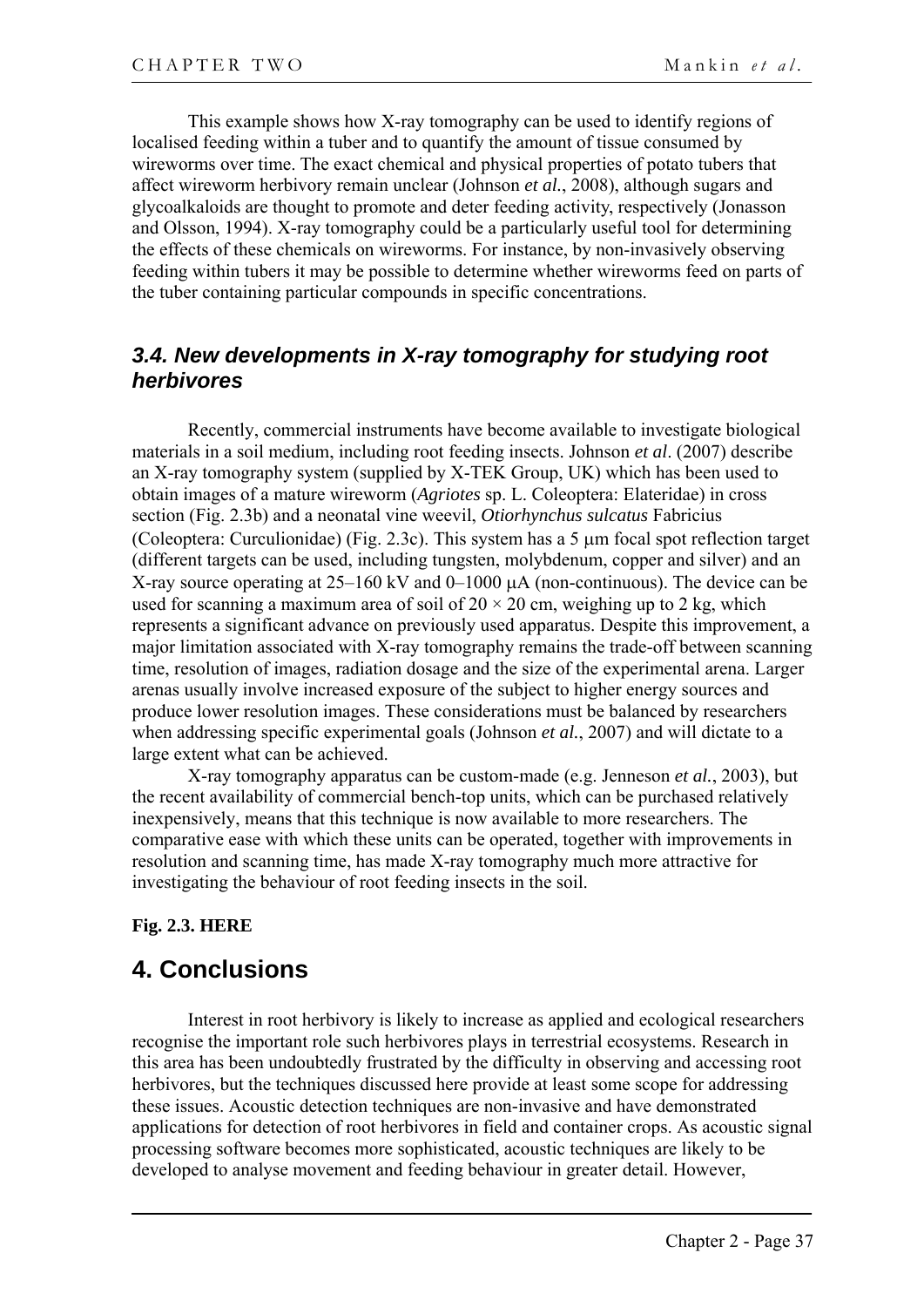<span id="page-8-0"></span>interference from background noise and the limited range of acoustic signals in soil will limit the monitoring range of acoustic devices to 10–30 cm for the foreseeable future.

As previously outlined, the main problem in using X-ray tomography for studying root feeding insects is the trade-off that exists between sample size, the resolution of insects and roots, scanning time and permissible energy dosage. Ideally, researchers would like to be able to have sufficiently large experimental arenas (*i.e.* larger sample sizes), whilst obtaining detailed images of the insect-root interactions relatively rapidly (preferably real-time) and exposing the organisms to minimal amounts of energy. Meeting these requirements poses a challenge, but the technology is developing rapidly. A combination of reduced focal spot diameter of the source, finer detectors assembled in larger detector arrays, and improved data handling and image reconstruction software should permit imaging of samples at temporal and spatial scales to be biologically useful.

#### **Acknowledgements**

The authors would like to extend their thanks to Deborah Hutchison, Derek Read (University of Reading) and Eric Anderson (Scottish Agronomy Ltd) for assistance with aspects of this research. SNJ and PJG acknowledge the support the Scottish Government Rural and Environment Research and Analysis Directorate (RERAD) for SCRI. DVG acknowledges the support of BBSRC and RCUK. RWM thanks Peter Samson and Keith Chandler for assistance with aspects of this research and acknowledges partial support from BSES Ltd.

### **References**

- Asseng, S., Aylmore, L.A.G., MacFall, J.S., Hopmans, J.W. and Gregory, P.J. (2000) Computer-assisted tomography and magnetic resonance imaging. In: Smit, A.L., Bengough, A.G., Engels, C., Van Noordwijk, M., Pellerin, S. and Van De Geijn, S.C. (eds) *Root Methods.* Springer, Berlin, Germany, pp. 343–364.
- Bimbot, F., Bonastre, J.F., Fredouille, C., Gravier, G., Magrin-Chagnolleau, I., Meignier, S., Merlin, T., Ortega-García, J., Petrovska-Delacrétaz, D. and Reynolds, D.A. (2004) A tutorial on text-independent speaker verification. *Eurasip Journal on Applied Signal Processing* 2004, 430–451.
- Brandhorst-Hubbard, J.L., Flanders, K.L., Mankin, R.W., Guertal, E.A. and Crocker, R.L. (2001) Mapping of soil insect infestations sampled by excavation and acoustic methods. *Journal of Economic Entomology* 94, 1452–1458.
- Brown, V.K. and Gange, A.C. (1990) Insect herbivory below ground. *Advances in Ecological Research* 20, 1–58.
- Gerard, P.J. (2001) Dependence of *Sitona lepidus* (Coleoptera: Curculionidae) larvae on abundance of white clover *Rhizobium* nodules. *Bulletin of Entomological Research* 91, 149–152.
- Gouyon, F., Widmer, G., Serra, X. and Flexer, A. (2006) Acoustic cues to beat induction: a machine learning perspective. *Music Perception* 24, 177–187.
- Gregory, P.J., Hutchison, D.J., Read, D.B., Jenneson, P.M., Gilboy, W.B. and Morton, E.J. (2003) Non-invasive imaging of roots with high resolution X-ray microtomography. *Plant and Soil* 255, 351–359.
- Harrison, R.D., Gardner, W.A., Tollner, W.E. and Kinard, D.J. (1993) X-ray computedtomography studies of the burrowing behavior of 4th-instar Pecan weevil (Coleoptera, Curculionidae). *Journal of Economic Entomology* 86, 1714–1719.
- Heeraman, D.A., Hopmans, J.W. and Clausnitzer, V. (1997) Three dimensional imaging of plant roots *in situ* with X-ray computed tomography. *Plant and Soil* 189, 167–179.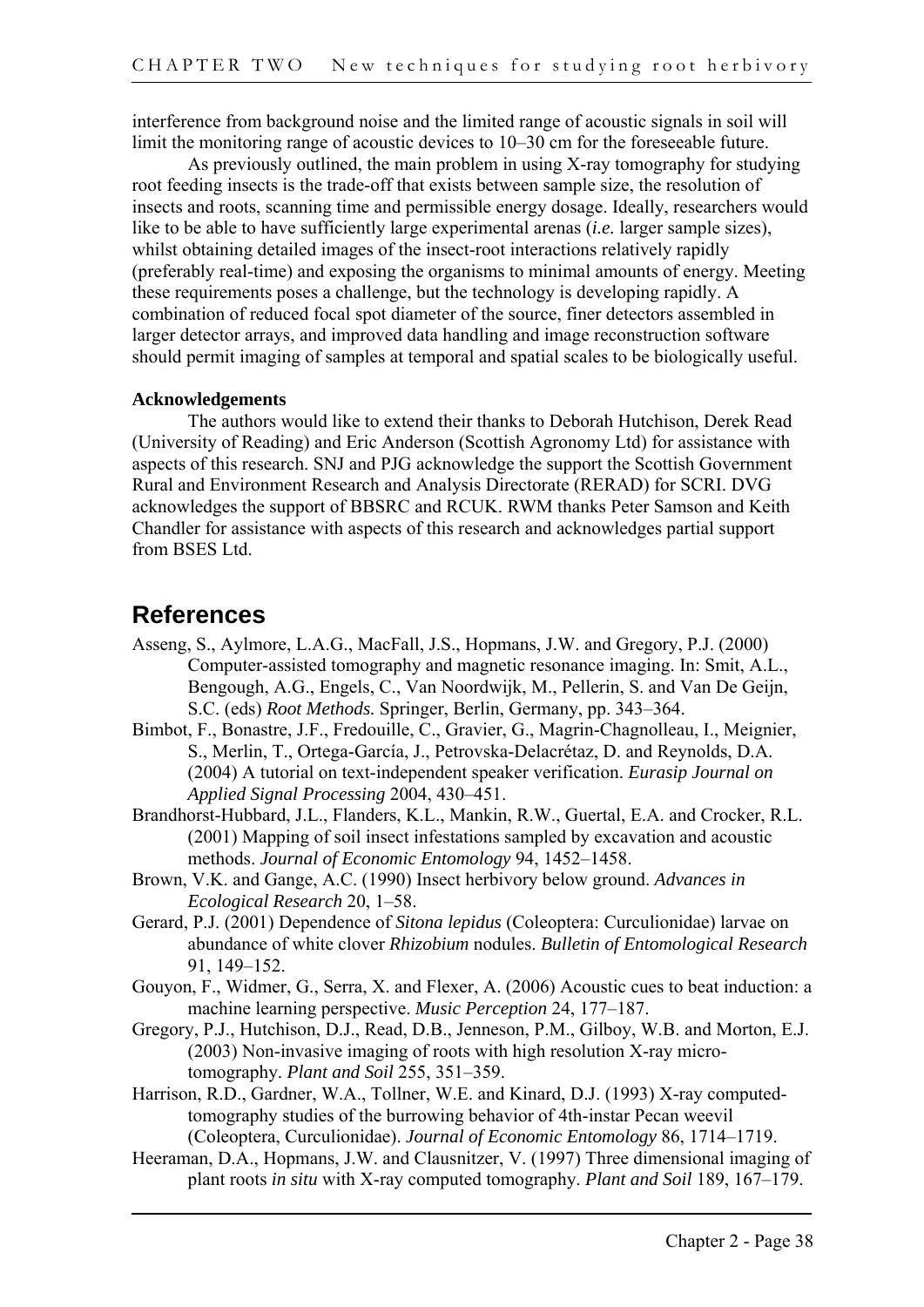- Hunter, M.D. (2001) Out of sight, out of mind: the impacts of root-feeding insects in natural and managed systems. *Agricultural and Forest Entomology* 3, 3–9.
- Jenneson, P.M., Gilboy, W.B., Morton, E.J. and Gregory, P.J. (2003) An X-ray microtomography system optimised for the low-dose study of living organisms. *Applied Radiation and Isotopes* 58, 177–181.
- Johnson, S.N., Gregory, P.J., Murray, P.J., Zhang, X. and Young, I.M. (2004a) Host plant recognition by the root-feeding clover weevil, *Sitona lepidus* (Coleoptera: Curculionidae). *Bulletin of Entomological Research* 94, 433–439.
- Johnson, S.N., Read, D.B. and Gregory, P.J. (2004b) Tracking larval insect movement within soil using high resolution X-ray microtomography. *Ecological Entomology* 29, 117–122.
- Johnson, S.N., Crawford, J.W., Gregory, P.J., Grinev, D.V., Mankin, R.W., Masters, G.J., Murray, P.J., Wall, D.H. and Zhang, X.X. (2007) Non-invasive techniques for investigating and modelling root-feeding insects in managed and natural systems. *Agricultural and Forest Entomology* 9, 39–46.
- Johnson, S.N., Anderson, A., Dawson, G. and Griffiths, D.W. (2008) Varietal susceptibility of potatoes to wireworm herbivory. *Agricultural and Forest Entomology* 10, 167–174.
- Jonasson, T. and Olsson, K. (1994) The influence of glycoalkaloids, chlorogenic acid and sugars on the susceptibility of potato tubers to wireworm. *Potato Research* 37, 205–216.
- Mankin, R.W., Brandhorst-Hubbard, J., Flanders, K.L., Zhang, M., Crocker, R.L., Lapointe, S.L., McCoy, C.W., Fisher, J.R. and Weaver, D.K. (2000) Eavesdropping on insects hidden in soil and interior structures of plants. *Journal of Economic Entomology* 93, 1173–1182.
- Mankin, R.W., Lapointe, S.L. and Franqui, R.A. (2001) Acoustic surveying of subterranean insect populations in citrus groves. *Journal of Economic Entomology* 94, 853–859.
- Mankin, R.W., Osbrink, W.L., Oi, F.M. and Anderson, J.B. (2002) Acoustic detection of termite infestations in urban trees. *Journal of Economic Entomology* 95, 981–988.
- Mankin, R.W. and Lapointe, S.L. (2003) Listening to the larvae. Acoustic detection of *Diaprepes abbreviatus* (L.). *Proceedings of the Florida State Horticultural Society* 116, 304–308.
- Mankin, R.W. and Benshemesh, J. (2006) Geophone detection of subterranean termite and ant activity. *Journal of Economic Entomology* 99, 244–250.
- Mankin, R.W. and Fisher, J.R. (2007) Acoustic detection of *Otiorhynchus sulcatus* (Fabricius) (Coleoptera: Curculionidae) larval infestations in nursery containers. *Oregon State University Agricultural Experiment Station Special Report* 1065, 10– 15.
- Mankin, R.W., Hubbard, J.L. and Flanders, K.L. (2007) Acoustic indicators for mapping infestation probabilities of soil invertebrates. *Journal of Economic Entomology* 100, 790–800.
- Perry, J.N. and Dixon, P.M. (2002) A new method to measure spatial association for ecological count data. *Ecoscience* 9, 133–141.
- Pierret, A., Capowiez, Y., Moran, C.J. and Kretzschmar, A. (1999) X-ray computed tomography to quantify tree rooting spatial distributions. *Geoderma* 90, 307–326.
- Rauth, S.J. and Vinson, S.B. (2006) Colony wide behavioral contexts of stridulation in imported fire ants (*Solenopsis invicta* Buren). *Journal of Insect Behavior* 19, 293– 304.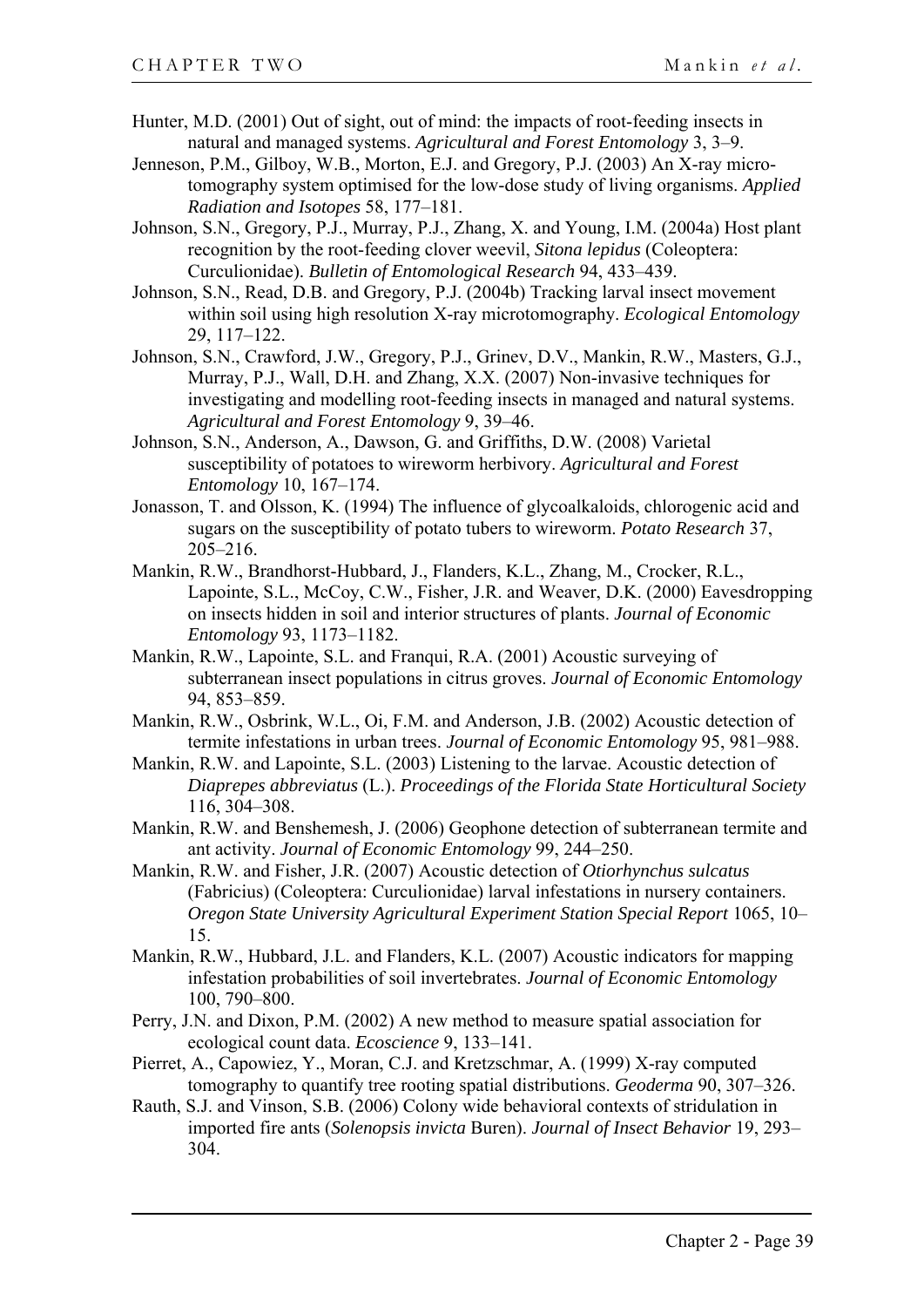- Reynolds, D.R. and Riley, J.R. (2002) Remote-sensing, telemetric and computer-based technologies for investigating insect movement: a survey of existing and potential techniques. *Computers and Electronics in Agriculture* 35, 271–307.
- Shuman, D., Coffelt, J.A., Vick, K.W. and Mankin, R.W. (1993) Quantitative acoustical detection of larvae feeding inside kernels of grain. *Journal of Economic Entomology* 86, 933–938.
- Villani, M.G. and Gould, F. (1986) Use of radiographs for movement analysis of the corn wireworm, *Melanotus communis* (Coleoptera, Elateridae). *Environmental Entomology* 15, 462–464.
- Villani, M.G. and Wright, R.J. (1988) Use of radiography in behavioral studies of turfgrass-infesting scarab grub species (Coleoptera L. Scarabaeidae). *Bulletin of the Entomological Society of America* 34, 132–144.
- Villani, M.G. and Nyrop, J.P. (1991) Age-dependent movement patterns of Japanese beetle and European chafer (Coleoptera, Scarabeidae) grubs in soil turfgrass microcosms. *Environmental Entomology* 20, 241–251.
- Yack, J.E., Smith, M.L. and Weatherhead, P.J. (2001) Caterpillar talk: Acoustically mediated territoriality in larval Lepidoptera. *Proceedings of the National Academy of Sciences of the United States of America* 98, 11371–11375.
- Young, I.M., Crawford, J.W. and Rappoldt, C. (2001) New methods and models for characterising structural heterogeneity of soil. *Soil and Tillage Research* 61, 33–45.
- Zhang, M., Crocker, R.L., Mankin, R.W., Flanders, K.L. and Brandhorst-Hubbard, J.L. (2003a) Acoustic estimation of infestations and population densities of white grubs (Coleoptera: Scarabaeidae) in turfgrass. *Journal of Economic Entomology* 96, 1770–1779.
- Zhang, M.L., Crocker, R.L., Mankin, R.W., Flanders, K.L. and Brandhorst-Hubbard, J.L. (2003b) Acoustic identification and measurement of activity patterns of white grubs in soil. *Journal of Economic Entomology* 96, 1704–1710.
- Zhang, X., Johnson, S.N., Gregory, P.J., Crawford, J.W., Young, I.M., Murray, P.J. and Jarvis, S.C. (2006) Modelling the movement and survival of the root-feeding clover weevil, *Sitona lepidus*, in the root-zone of white clover. *Ecological Modelling* 190, 133–146.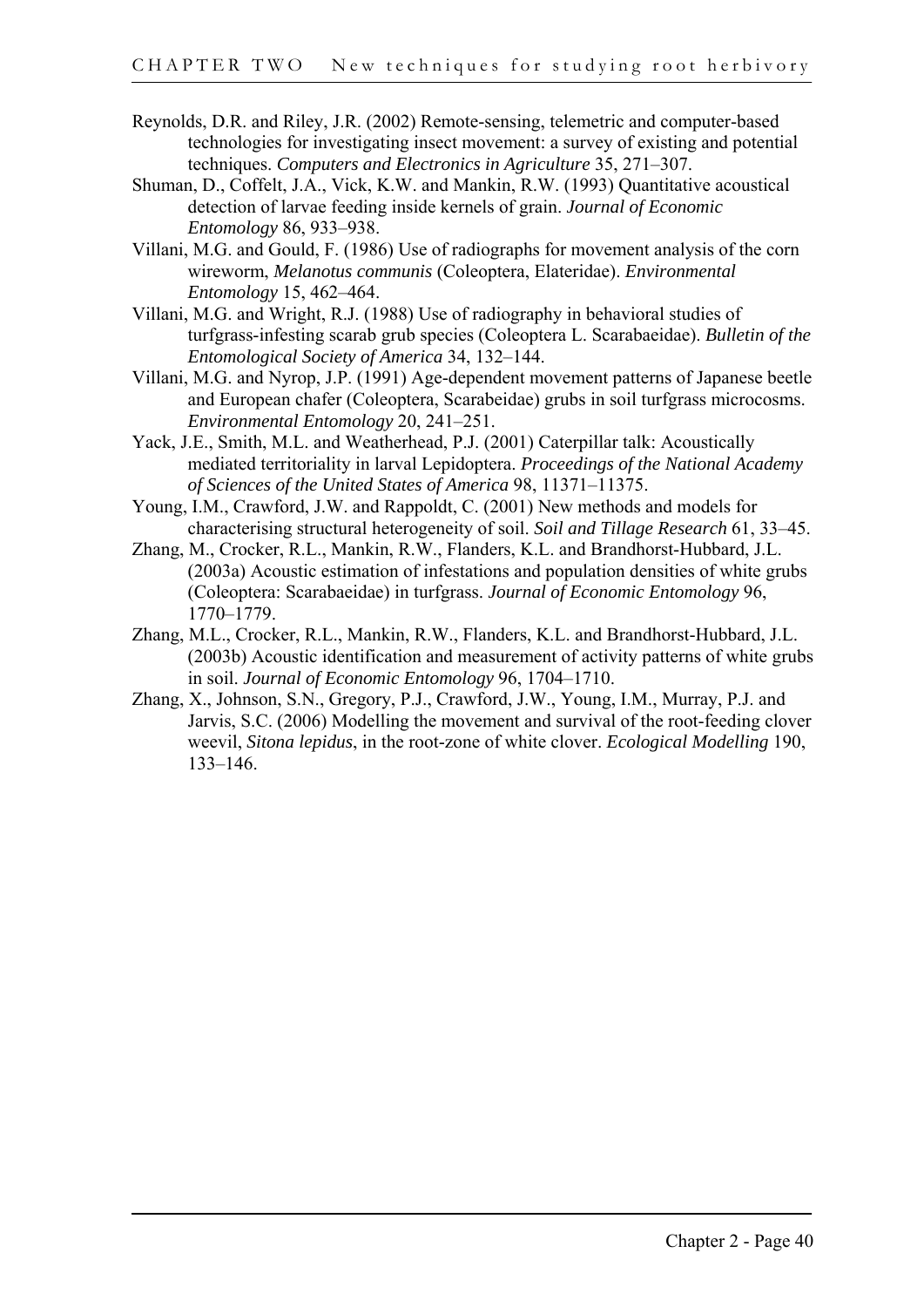Fig. 2.1. Oscillogram (A), spectrogram (B), and spectrum slice (C) of signals recorded from *Dermolepida albohirtum* larva in root system of a sugarcane plant. Several impulses, impulse bursts (denoted as 'scrapes'), and one high-amplitude impulse ('snap'), appear in the record. Darker shading in (B) indicates frequencies and times of greater energy. Vertical scale of the 4096-sample  $(0.093-s)$  spectrum  $(C)$  is in dB relative to maximum signal level. The time of the midpoint of spectrum  $(C)$  is denoted by a vertical bar at c. 5.5 sec in  $(A)$  and  $(B)$ .

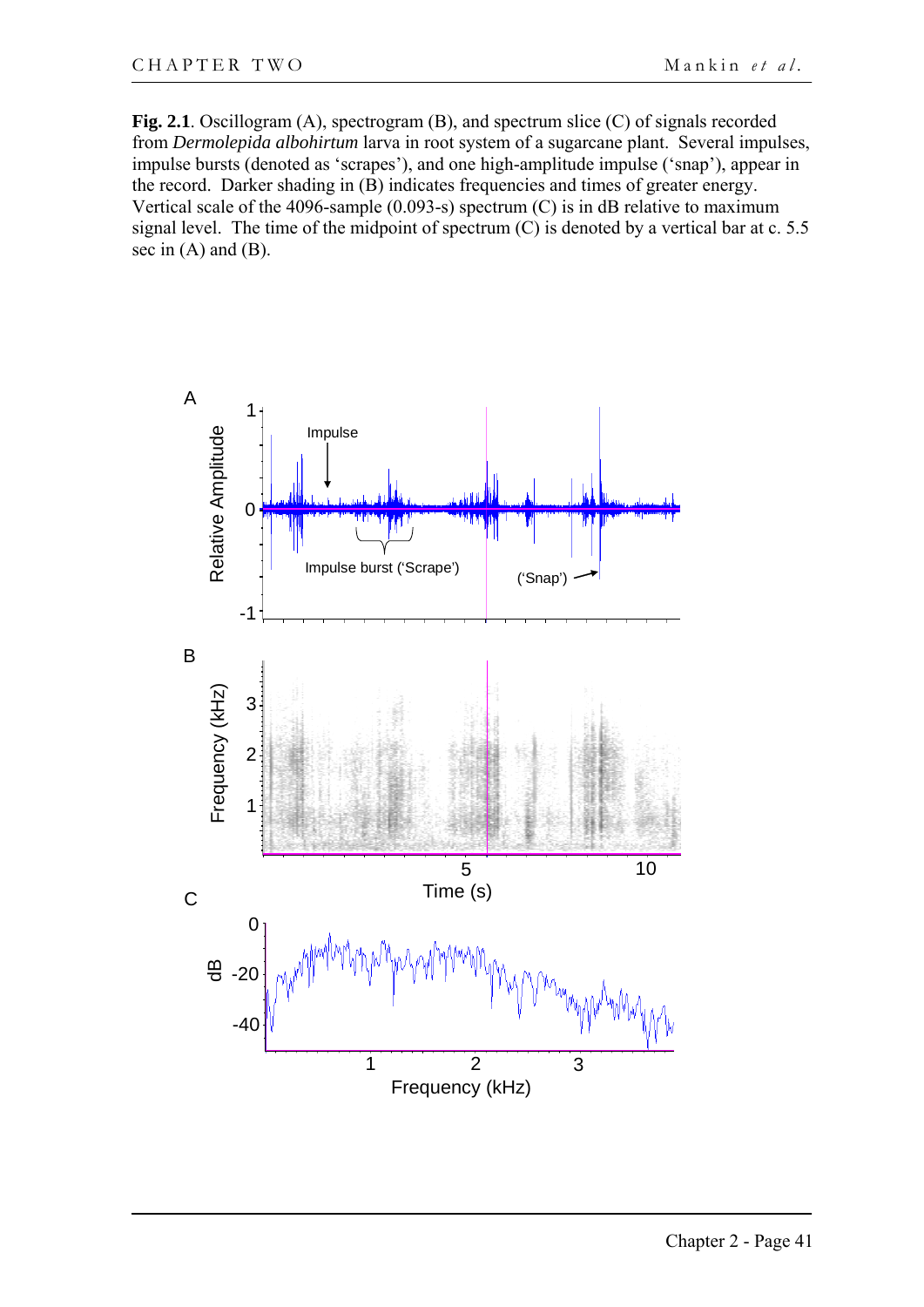**Fig. 2.2.** X-ray tomographic images of root-feeding insects. (a) The sequential movement of neonatal *Sitona lepidus* larvae through the soil towards the lower clover *Bradyrhizobium* root nodule, with locations shown at (i) 0 hr, larva unseen at soil surface, (ii) 3 hr, (iii) 6 hr and (iv) 9 hr. White bar = 10 mm. Reproduced with permission from Johnson *et al*. (2004), *Ecological Entomology*, Blackwell Publishing (2004).